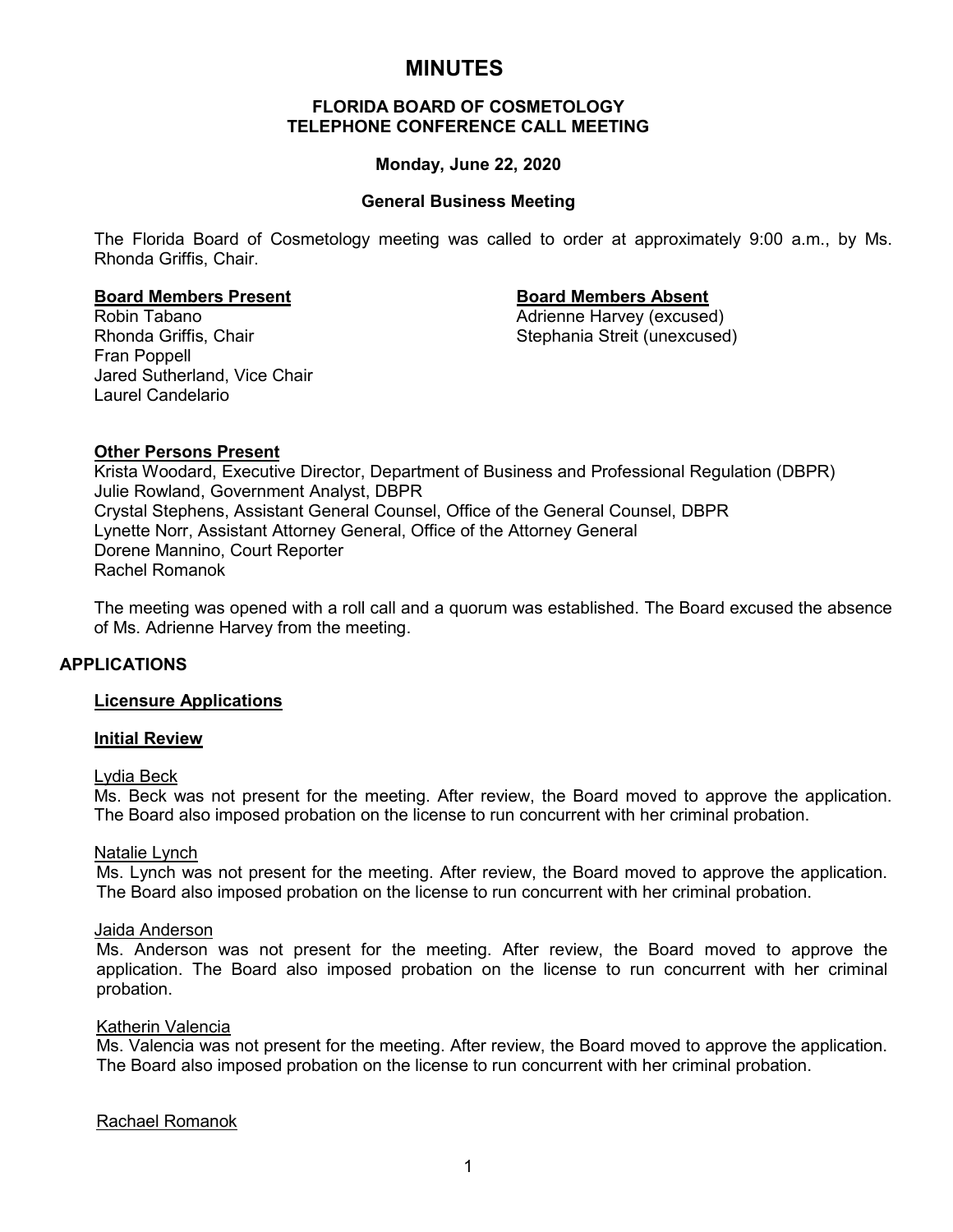Ms. Romanok was present for the meeting. After review, the Board moved to approve the application.

#### Katelyn Felegi

Ms. Felegi was not present for the meeting. After review, the Board moved to deny the application based on the pending criminal case noted on the application.

### Anseca Calix

Ms. Calix was not present for the meeting. After review, the Board moved to approve the application. The Board also imposed probation on the license to run concurrent with her criminal probation.

### **BOARD ATTORNEY REPORT**

#### Rule Changes Based on HB 1193

Ms. Lynette Norr, Assistant Attorney General, informed the Board of the following rules that would require changes if HB 1193 becomes law.

### 61G5-24.019 Hair Braiding, Hair Wrapping and Body Wrapping Fees

The Board agreed that this rule should be repealed and that the repeal would have no negative impact on small business nor would there likely be any increase in regulatory costs in excess of \$200,000 in the aggregate within one year after implementation.

### 61G5-31.0011 Definitions

The Board agreed that this rule should be repealed and that the repeal would have no negative impact on small business nor would there likely be any increase in regulatory costs in excess of \$200,000 in the aggregate within one year after implementation.

#### 61G5-31.004 Hair Braiding, Hair Wrapping and Body Wrapping Course Requirements, Source Reference Dates, Ability to Offer on the Internet or by Home Study.

The Board agreed that this rule should be repealed and that the repeal would have no negative impact on small business nor would there likely be any increase in regulatory costs in excess of \$200,000 in the aggregate within one year after implementation.

61G5-31.005 Hair Braiding, Hair Wrapping, and Body Wrapping Term of Registration, Registration Renewal The Board agreed that this rule should be repealed and that the repeal would have no negative impact on small business nor would there likely be any increase in regulatory costs in excess of \$200,000 in the aggregate within one year after implementation.

#### 61G5-31.006 Practice of Hair Braiding, Hair Wrapping, and Body Wrapping Pending Approval of **Registration**

The Board agreed that this rule should be repealed and that the repeal would have no negative impact on small business nor would there likely be any increase in regulatory costs in excess of \$200,000 in the aggregate within one year after implementation.

### 61G5-20.008 Employment of Applicants for Licensure as a Cosmetologist Prior to Licensure; Employment of Applicants for Registration as a Specialist Prior to Registration

The Board approved the following language and agreed that there would be no negative impact on small business nor would there likely be any increase in regulatory costs in excess of \$200,000 in the aggregate within one year after implementation. They also agreed that a violation of this rule, or any part of this rule, would not be designated as a minor violation, and that this rule should not have a sunset provision.

(1) Holders of a cosmetology salon license who wish to permit an applicant for licensure as a cosmetologist by examination to perform cosmetology services in their salon shall:

(a) Prior to permitting an applicant to perform cosmetology services in their salon, obtain from the applicant proof that they have passed all parts of the examination for licensure as a cosmetologist within the two years as provided by Rule 61G5-18.004, F.A.C.;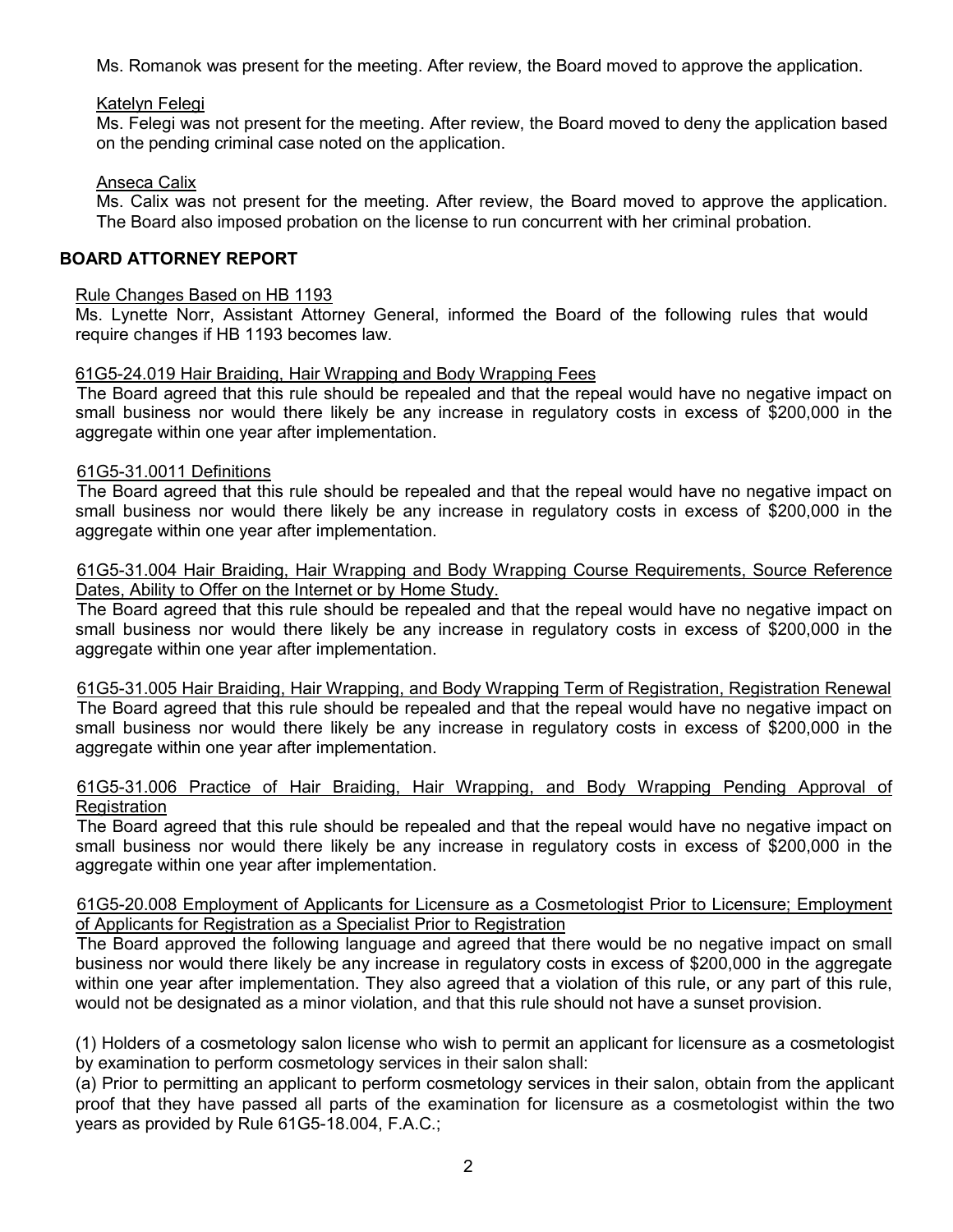(b) Display in a conspicuous place at the cosmetology salon in which the applicant performs cosmetology services a copy of the cosmetology examination passing certificate(s).

(2) Holders of a cosmetology or specialty salon license who wish to permit an applicant for registration as a specialist to perform specialty services in their salon pursuant to Rule 61G5-29.004, F.A.C., or who wish to permit applicants for registration as a hair braider, hair wrapper, or body wrapper to perform hair braiding, hair wrapping, or body wrapping services in their salon pursuant to Rule 61G5-31.006, F.A.C., shall:

(a) Prior to permitting an applicant to perform any specialty services or hair braiding, hair wrapping, or body wrapping services in their salon, obtain from the applicant a copy of the completed application for registration that includes proof of successful completion of the education requirements and payment of the applicable fees submitted to the Department by the applicant;

(b) Upon learning or in any way becoming aware that an applicant who is performing specialty services in their salon pursuant to Rule 61G5-29.004, F.A.C., or performing hair braiding, hair wrapping, or body wrapping services in their salon pursuant to Rule 61G5-31.006, F.A.C., has been notified that his or her application is incomplete, or has been determined by the Board to be not qualified for registration as a specialist, shall immediately cease to permit the applicant to further perform specialty services;

(c) Display in a conspicuous place at the cosmetology or specialty salon in which the applicant performs specialty services pursuant to Rule 61G5-29.004, F.A.C., or hair braiding, hair wrapping, or body wrapping services pursuant to Rule 61G5-31.006, F.A.C., a copy of the completed application for registration as a specialist or application for registration as a hair braider, hair wrapper, or body wrapper submitted to the Department by the applicant.

# 61G5-30.001 Disciplinary Guidelines

The Board approved the following language and agreed that there would be no negative impact on small business nor would there likely be any increase in regulatory costs in excess of \$200,000 in the aggregate within one year after implementation. They also agreed that a violation of this rule, or any part of this rule, would not be designated as a minor violation, and that this rule should not have a sunset provision.

(1) The Board shall act in accordance with the following guidelines when it finds the enumerated violations in disciplinary cases. The Board shall impose a penalty within the range of each applicable disciplinary violation set forth below unless the Board finds an aggravating or mitigating circumstance, in which case the Board may deviate from the guideline penalty.

# 61G5-20.004 Display of Documents

The Board approved the following language and agreed that there would be no negative impact on small business nor would there likely be any increase in regulatory costs in excess of \$200,000 in the aggregate within one year after implementation. They also agreed that a violation of this rule, or any part of this rule, would not be designated as a minor violation, and that this rule should not have a sunset provision.

(1) All holders of a cosmetology or specialty salon license shall display within their salons in a conspicuous place which is clearly visible to the general public upon entering the salon the following documents:

(a) The current salon license,

(b) A legible copy of the most recent inspection sheet for the salon.

(2) All holders of a cosmetology or specialty salon license shall require and ensure that all individuals engaged in the practice of cosmetology, or any specialty, hair braiding, hair wrapping, or body wrapping display at the individual's work station their current license or registration at all times when the individual is performing cosmetology, or a specialty, hair braiding, hair wrapping, or body wrapping services. The license or registration certificate on display shall be current the original certificate or a duplicate issued by the Department and shall have attached a 2'' by 2'' photograph taken within the previous two years of the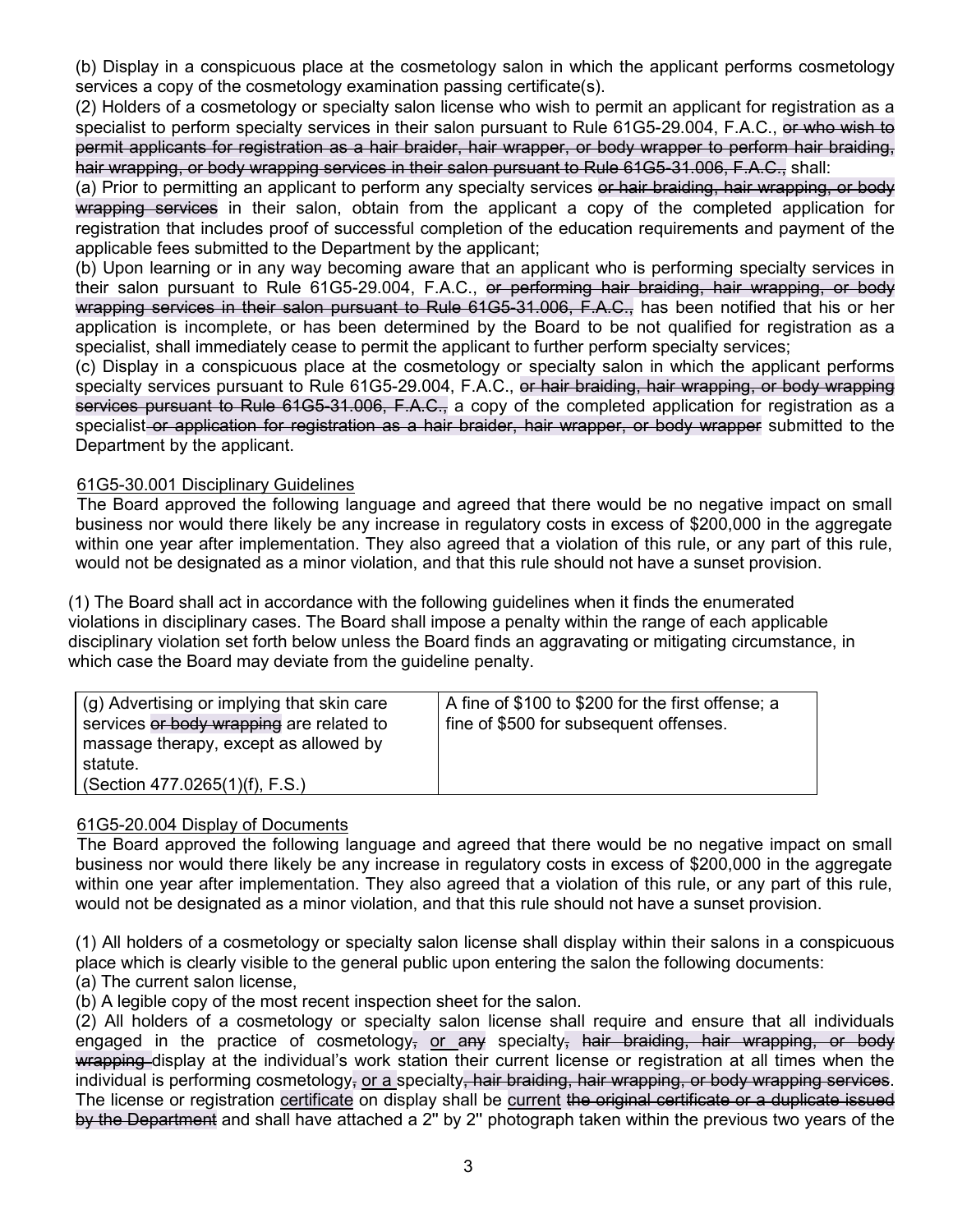individual whose name appears on the certificate. The certificate with photograph attached shall be permanently laminated as of July 1, 2007.

(3) By July 1, 2008, aAll holders of a cosmetology or specialty salon license shall display at each footbath a copy of the Consumer Protection Notice regarding footbaths, sanitation, and safety. Copies of this notice, (revised 10/15/07, and incorporated herein by reference,) may be obtained from the Department of Business and Professional Regulation, 2601 Blair Stone Road, Tallahassee, FL 32399-0790, and the Call Center by calling (850)487-1395, or at

http://www.myfloridalicense.com/dbpr/pro/cosmo/documents/cosmo\_consumer\_protection\_flier\_thepriceofb eauty.pdf.

# 61G5-18.007 Endorsement of Cosmetologists

The Board approved the following language and agreed that there would be no negative impact on small business nor would there likely be any increase in regulatory costs in excess of \$200,000 in the aggregate within one year after implementation. They also agreed that a violation of this rule, or any part of this rule, would not be designated as a minor violation, and that this rule should not have a sunset provision.

The Department of Business and Professional Regulation shall issue a license to an applicant without examination who:

(1) Makes application and pays to the Department the fee specified in Rule 61G5-24.002, F.A.C.;

(2) Demonstrates the applicant has completed a board approved HIV/AIDS course; and

(3) Demonstrates the applicant holds a is currently active licensed to practice cosmetology under the law of another state having completed at least 1200 cosmetology school or program hours substantially similar to, equivalent to, or greater than the qualifications required of applicants from this state; Demonstrates that the applicant has passed a written licensure examination to obtain a license substantially similar to, equivalent to, or greater than the qualifications required of applicants from this state.

### 61G5-20.0015 Performance of Cosmetology or Specialty Services Outside a Licensed Salon

The Board approved the following language and agreed that there would be no negative impact on small business nor would there likely be any increase in regulatory costs in excess of \$200,000 in the aggregate within one year after implementation. They also agreed that a violation of this rule, or any part of this rule, would not be designated as a minor violation, and that this rule should not have a sunset provision.

(1) "Special events" are is defined as weddings, fashion shows, and other organized public or private events with a duration of no more than three consecutive days, and where cosmetology services are essential to the event, and the cosmetologist does not provide services to the general public -as approved by the board.

(2) Cosmetology or specialty services may be performed by a licensed cosmetologist or specialist in a location other than a licensed salon, including a hospital, nursing home, residence, or similar facility, when a client for reasons of ill health is unable to go to a licensed salon. Such services are not to be performed upon employees or person who do not reside in the facility, or any other non-qualified persons. Arrangements for the performance of cosmetology services pursuant to this subsection shall be made only through a licensed salon.

(3) Cosmetology services may only be performed in a photography studio salon subject to the following requirements:

(a) Only hair-arranging services and the application of cosmetic products may be performed in a photography studio salon, and, may only be performed for the purpose of preparing a model or client of the photography studio for a photographic session. Shampooing the hair, hair cutting, hair coloring, permanent waving of the hair, hair relaxing, removing of hair removal, manicuring, pedicuring, and the performance of any other service defined as cosmetology may not be performed in a photography studio salon.

(b) All hair-arranging services and applications of cosmetic products to be performed in the photography studio salon shall be performed by a licensed Florida cosmetologist or under the supervision of a licensed cosmetologist employed by the salon. "Under the supervision of a licensed cosmetologist" shall mean that an individual who then holds a current, active Florida license as a cosmetologist shall be physically present at the photography studio salon at all times when hair-arranging services or applications of cosmetic products are being performed.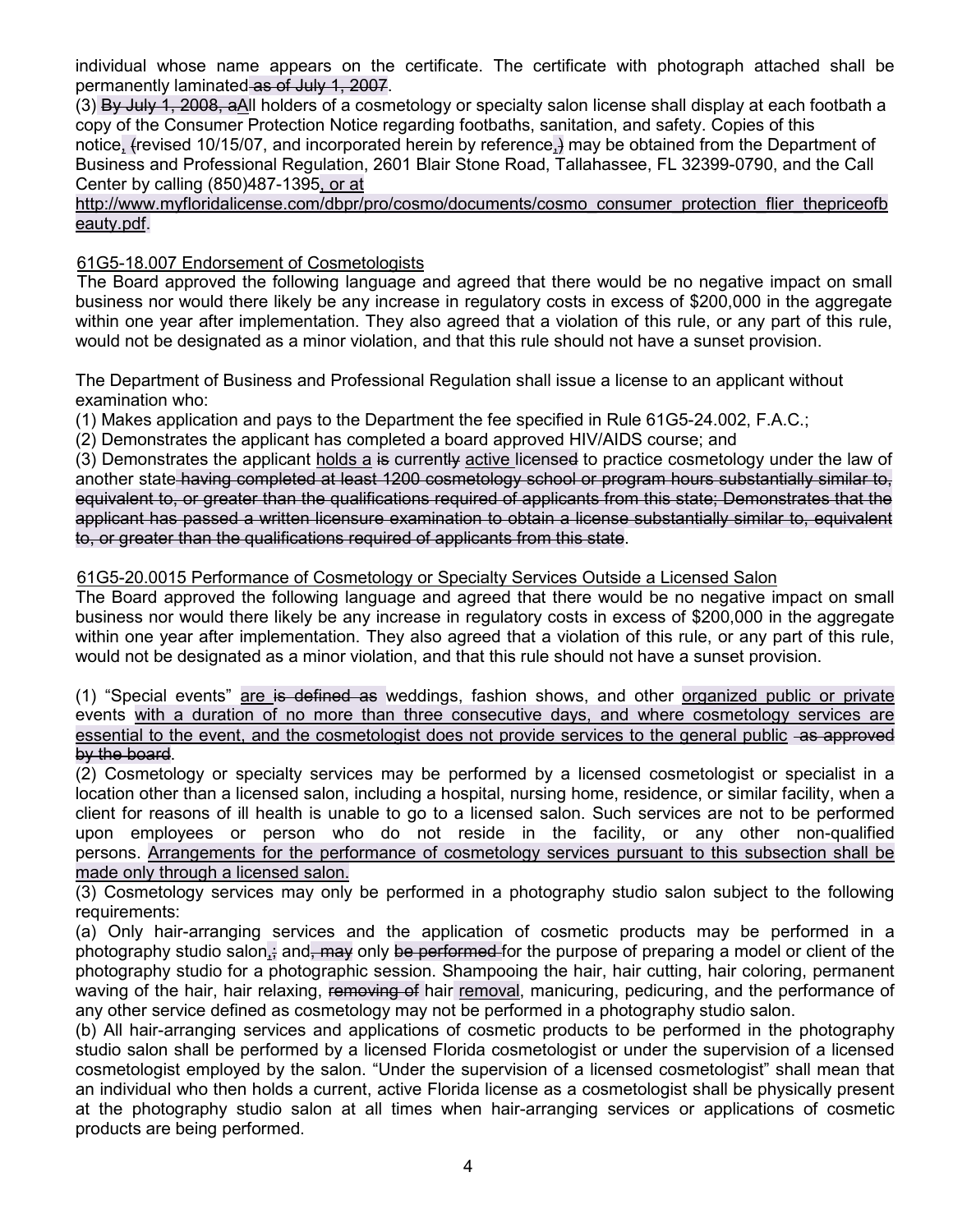(c) When performing hair-arranging services, the photography studio salon shall use either disposable hairarranging implements or shall use a wet or dry sanitizing system approved by the federal Environmental Protection Agency.

(4) Hair shampooing, hair cutting, hair arranging, nail polish removal, nail filing, nail buffing, and nail cleansing may be performed in a location other than a licensed salon when the service is performed by a person who holds the proper license.

(5) The following procedures shall be followed when performing cosmetology services outside of a licensed salon:

(a) Information as to the name and contact information of the client and the address at which the services are to be performed shall be recorded in an the appointment book.

(b) For services required to be scheduled through a salon, t<sub>the appointment book shall remain at the salon</sub> and be made available upon request to any investigator or inspector of the Department.

(c) For services in subsection (4) that have been scheduled directly with the licensed cosmetologist or specialist, the appointment book shall remain with the provider.

### 61G5-18.00015 Cosmetologist and Compensation Defined

The Board discussed whether microblading was beyond the scope of a Florida Cosmetologist, Full Specialist, or Facial Specialty license. The Board delegated Laurel Candelario to work with Ms. Norr to prepare draft language for board review at the October 2020 board meeting.

61G5-22.015 Specialty Certification

The Board will further discuss the proposed draft language at the October meeting

61G5-22.016 Minimum Curriculum for Nail Specialty Training The Board will further discuss the proposed draft language at the October meeting.

61G5-22.017 Minimum Curriculum for Facial Specialty Training

The Board will further discuss the proposed draft language at the October meeting.

**For the Rules below,** the Board approved the following language and agreed that there would be no negative impact on small business nor would there likely be any increase in regulatory costs in excess of \$200,000 in the aggregate within one year after implementation. They also agreed that a violation of this rule, or any part of this rule, would not be designated as a minor violation, and that this rule should not have a sunset provision.

61G5-22.006 Facials (Including Skin Care and Hair Removal) The Board agreed to delete subsection (4), (5) and (6) from the rule.

#### 61G5-22.007 Hair Shaping

The Board agreed to delete subsection (4) from the rule.

61G5-22.008 Scalp Treatments and Hair Care Rinses The Board agreed to delete subsection (4) from the rule.

#### 61G5-22.009 Shampoos and Rinses

The Board agreed to delete subsection (4) from the rule.

61G5-22.010 Hair Arranging (Styling)

The Board agreed to delete subsection (5) from the rule.

# 61G5-22.011 Hair Coloring

.

The Board agreed to delete subsection (1) and (4) from the rule.